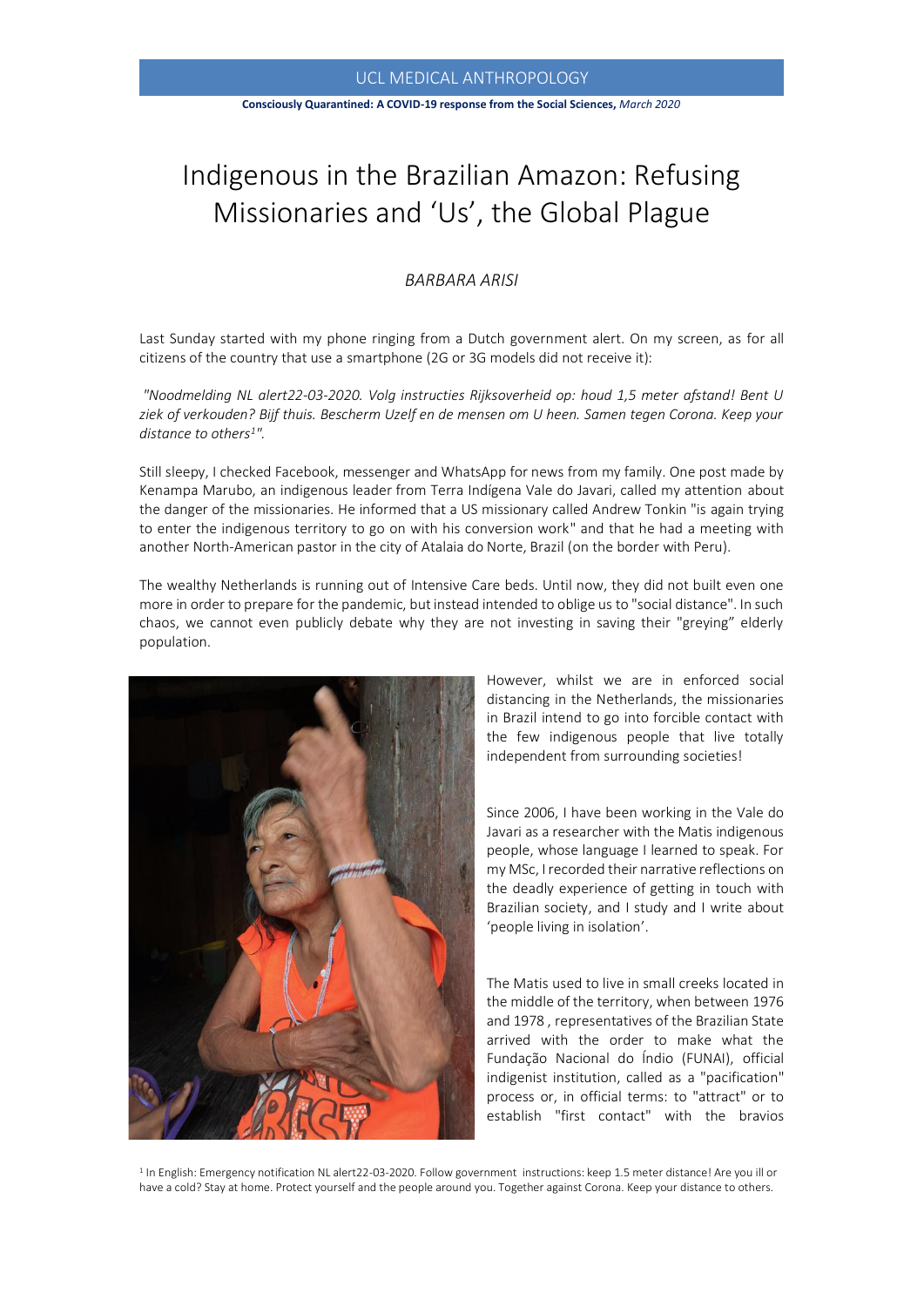#### **Consciously Quarantined: A COVID-19 response from the Social Sciences,** *March 2020*

(untamed indigenous people). As a result, 2/3 of the Matis population died from common flu and other such simple-to-cure diseases, but to which their bodies had no immune system ready to fight against. It was a genocide, perpetrated during the civic-military dictatorial regime, one of which the governmental agents never had to respond for in courts of law, and there was and never have been mitigation or reparations (so far).

Nowadays, the Vale do Javari Indigenous Land is demarcated. It is the second largest in Brazil. Its 8.5 million hectares of high forest area is home to the largest number of indigenous people living in voluntary isolation in the world. Until Bolsonaro's government, this huge territory has been fairly protected by indigenous people and government personnel's efforts. The indigenous 'contacted' groups of Mayoruna (Matsés), Marubo, Matis, Tüküna (Kanamary), Tsohom-Djapá, Kulina (Pano) and Korubo share the vast territory with parcels of their population that prefer to keep living in isolation, along with some other unknown groups like the "Flecheiros" (arrow people). Even though they suffer with illegal miners and loggers, they still try to avoid permanent contact with the outside world.

However, violence had escalated [since Bolsonaro became President of Brazil.](https://amazoniareal.com.br/indigenous-blood-and-european-hypocrisy/) One FUNAI worker was killed in September 2019 and there was a gun attack in December 2019 against the surveillance posts in the confluence of rives Itui and Itacoai.

In this surrealistic reality of European city centres emptied of people by Covid19, and of us trying to organise our lives in this "siege" in our own rooms, it feels like a "voluntary isolation", but in fact, as I was reminded by my smart phone, it is a "reinforced isolation" declared by the Dutch government. To complete the ironic situation, I live with my boyfriend in [a old roman catholic hospital](https://www.orkz.net/en/home/_01.ouderkz/history) building. Squatted in 1979, it was once the biggest occupied buildings of Europe, and now the [Oude RKZ](https://www.orkz.net/en/) is currently Europe's biggest "social housing" compound. Around 250 inhabitants live here. Many of them are creative artists/musicians on social benefit, IT workers, boat captains, self-employed, their children and grandchildren, and even me, an Amazonian ethnologist turned into a postdoctoral urban anthropologist that studies management of plastic and organic waste in The Netherlands. In this urban community, we

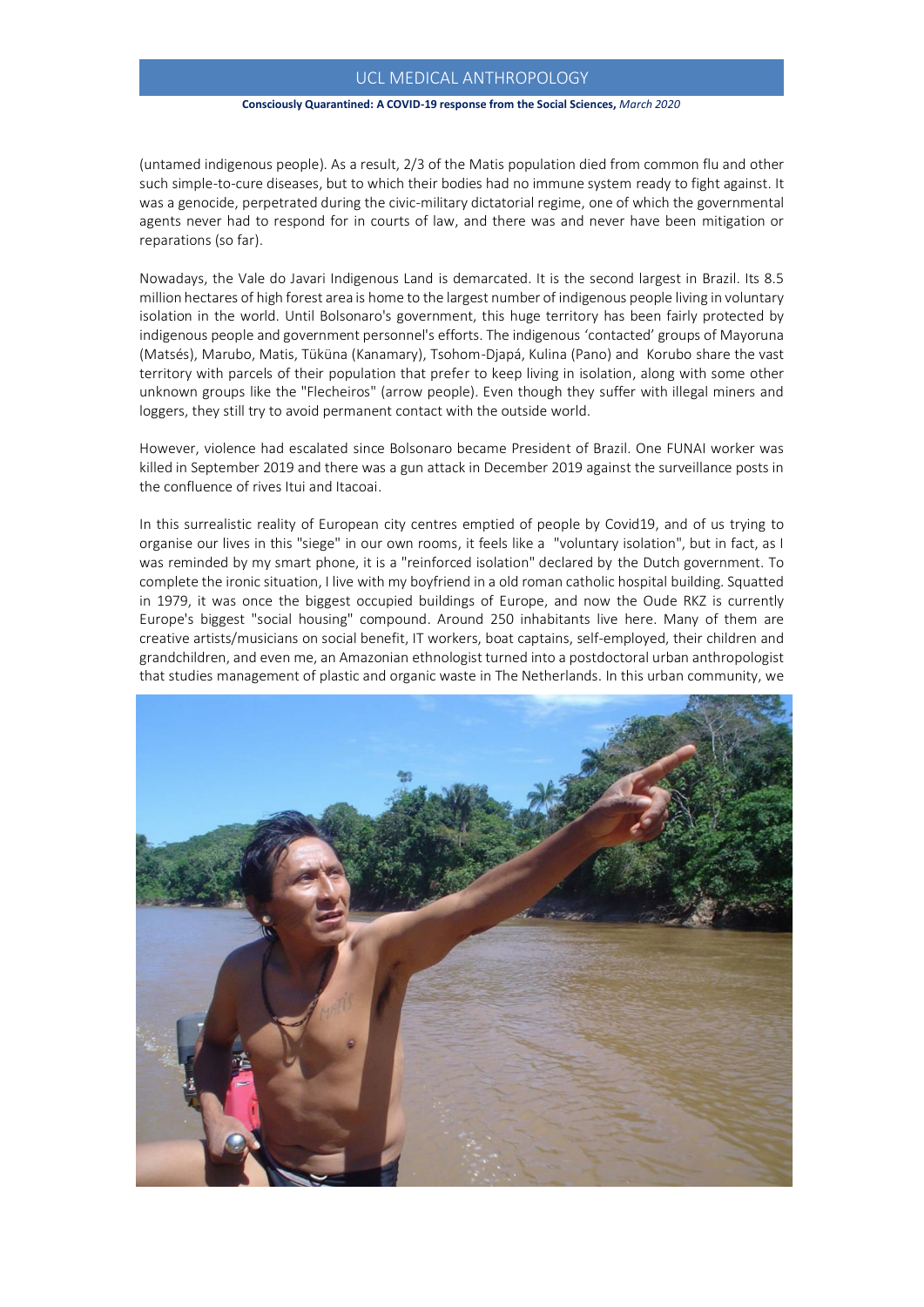#### **Consciously Quarantined: A COVID-19 response from the Social Sciences,** *March 2020*

share our WC, showers, and kitchens in each of the departments (block of rooms). Only some of us have a private WC. So, in the selforganised community, we are adapting to keep clean with spray alcohol in common places, handrails, and door handles.

Starting the day under a beautiful blue sky and 7°C, I think we are lucky not to have missionaries trying to come in the old catholic hospital where we live in order to convert us, the old punkies!

I help Kenampa to edit the letter for the União dos Povos Indígenas do Vale do Javari (UNIVAJA). He plans to send it to the Federal Police and to the journalists. Since 3rd March, 2020 UNIVAJA has alerted the authorities that the missionaries invasion threat is real. Mongabay [agency had published on](https://news.mongabay.com/2020/03/bringing-christ-and-coronavirus-evangelicals-to-contact-amazon-indigenous/) it in fact.

The day before, colleagues and I from Brazil, France, Mexico and USA had edited a document from Society for the Anthropology of Lowland South America (SALSA) to be sent



to the Brazilian government expressing our worries as anthropologists about the religious organizations that are so driven to enter indigenous territories illegally, even after the outbreak of Covid-19.

This Pandora's box threat was opened up by Bolsonaro's government when an evangelic pastor who had graduated in Anthropology in the TI Vale do Javari's neighbour city of Benjamin Constant (AM) was appointed head of the department for Isolated Indigenous People and of Recent Contact.

A pastor heading this department is like appointing a coyote to protect sheep.

This man knew well about the Javari. Plus, the federal government had recently issued a decision against all policies that were valid since 1987. That year, just one year before the new Constitution was promulgated and after decades of forcing indigenous population to establish contact so that the country could keep on building roads, hydro dams and mines, finally Brazilian law stated that the State would not seek anymore contact with indigenous populations that refused to be "contacted". The decision to allow FUNAI personnel to contact the people living in voluntary isolation was revoked on 20th March this year.

On 23rd March, the Dutch government informed us that the lock down will go on until 1st June. I read online news about Brazilian people already testing positive for Covid-19 ("the rich people virus", as some call it in Brazil) and how they are preparing in [the favelas, \(poor communities in Rio de Janeiro\)](https://epoca.globo.com/sociedade/como-virus-de-rico-alterou-rotina-na-favela-da-mare-1-24318789), where not everyone has running water. Every night in São Paulo, Porto Alegre, Belo Horizonte, and almost everywhere, there are protests called panelaços (when people bang their pans in choir from windows and backyards) against Bolsonaro.

"We are isolated, but we are not alone"[, Bessa Freire](http://www.taquiprati.com.br/cronica/1514-na-quarentena-isolados-sim-sozinhos-nunca) wrote i[n his blog.](http://www.taquiprati.com.br/cronica/1514-na-quarentena-isolados-sim-sozinhos-nunca) This motto seems to be true for Brazilians protesting during the pandemic. It also seems true for us in the ORKZ trying to keep our communitarian toilets and kitchen clean. It is also true for the communities in Rio trying to organise to have clean water and other public services when no one would do it for them, and it may be also true for the indigenous people in the Amazon that, despite all odds, still refuse to be contaminated by this global plague called 'us', the 'global world'.